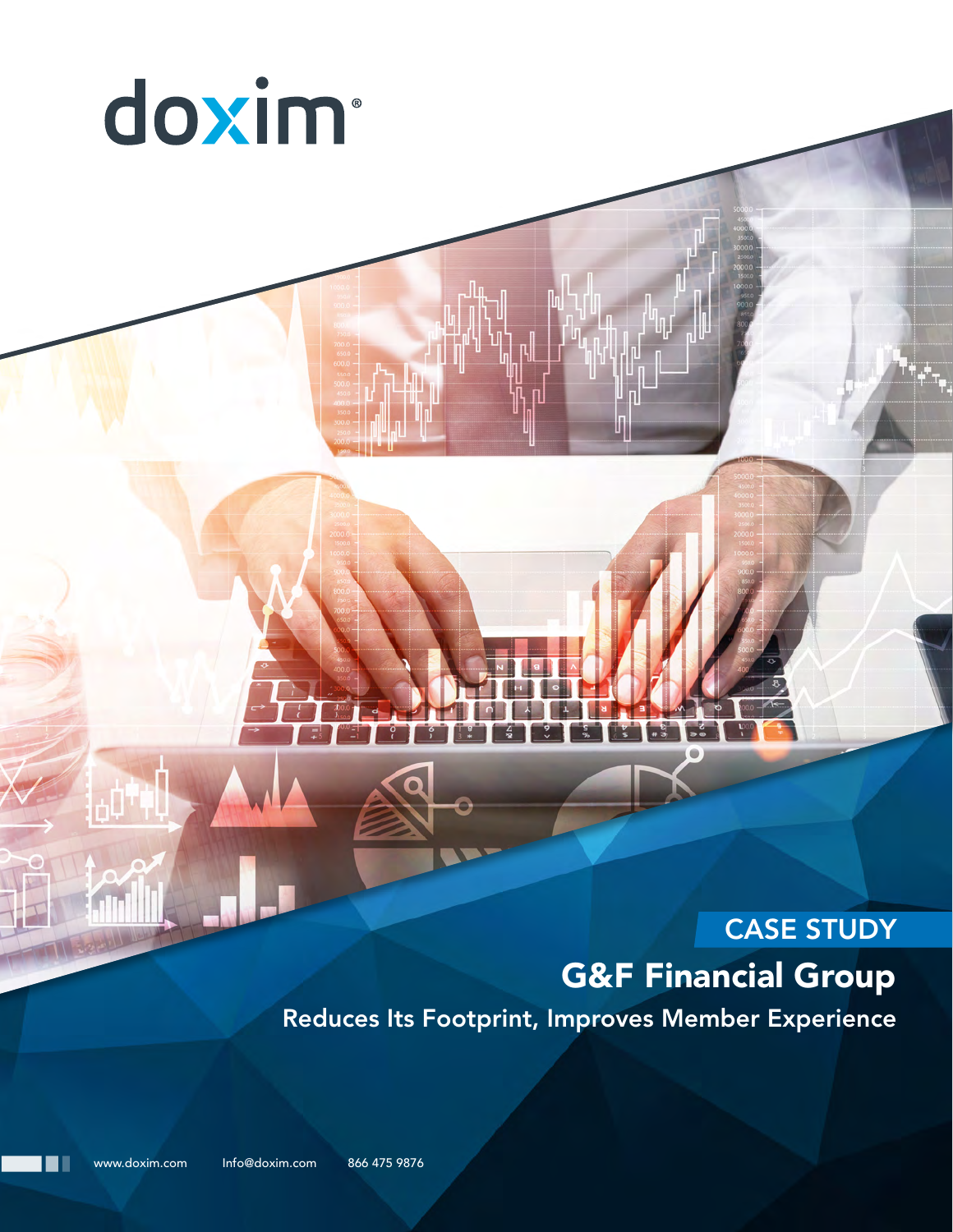

#### Executive Summary

#### Customer

G&F Financial Group ("G&F") is one of the top ten credit unions in BC with over 26,000 members, over \$1.3 billion under administration, and a combined network of 13 branches in Vancouver, Burnaby, New Westminster, Port Coquitlam, Surrey, Langley, and Richmond.

#### **Challenge**

As a Climate Smart certified organization for several years running, G&F is committed to going paperless to reduce its carbon footprint, increase efficiency, and improve the member experience. Scanning and archiving its paper documents in an accessible, secure electronic format was going to be a big project.

#### **Solution**

G&F partnered with Doxim to implement Doxim's Enterprise Content Manager (ECM) in order to manage documents electronically, as well as Doxim's Document Imaging tool, making it quick and easy for G&F staff to upload paperbased documents. Now, in less than one year, G&F is no longer producing paper member and loan files and is in the process of becoming truly paperless across all administrative areas.

#### Benefit

Going paperless has helped the G&F Green Team meet their ambitious goals for Greenhouse Gas emission reduction. Their staff also enjoys the benefits of being able to access member documents with a few clicks of a mouse, which has an important knock-on effect of faster, more efficient member service, which will likely lead to increased member satisfaction levels.

#### The Customer

With over 26,000 members and \$1.3 billion in assets under administration, G&F Financial Group is one of the top 10 Credit Unions in British Columbia. Its commitment to investing in its employees, members, and the community is recognized by awards such as BC's Top Employer in 2012 and 2013, induction into Burnaby Board of Trade's Business Hall of Fame, and the 2012 Community Spirit Business of the Year Platinum Award from the New Westminster Chamber of Commerce.

G&F has repeatedly achieved certification by Climate Smart, a Vancouver-based organization that trains and certifies businesses in the art of carbon (or "greenhouse gas") emissions measurement and reduction.

#### The Challenge

G&F had begun to scan historic member files and save them as PDFs in a file sharing system as a first step to going paperless. The team had completed work on the member files for four of their branches, but it quickly became evident that this system was not as efficient as it should be.

It was clear to G&F's IT team that the time had come to invest in an electronic document management solution proven to work in a credit union environment. The IT team knew they needed a partnership with an experienced vendor with deep industry knowledge who could guide them through the process of moving to an environment of purely electronic documents.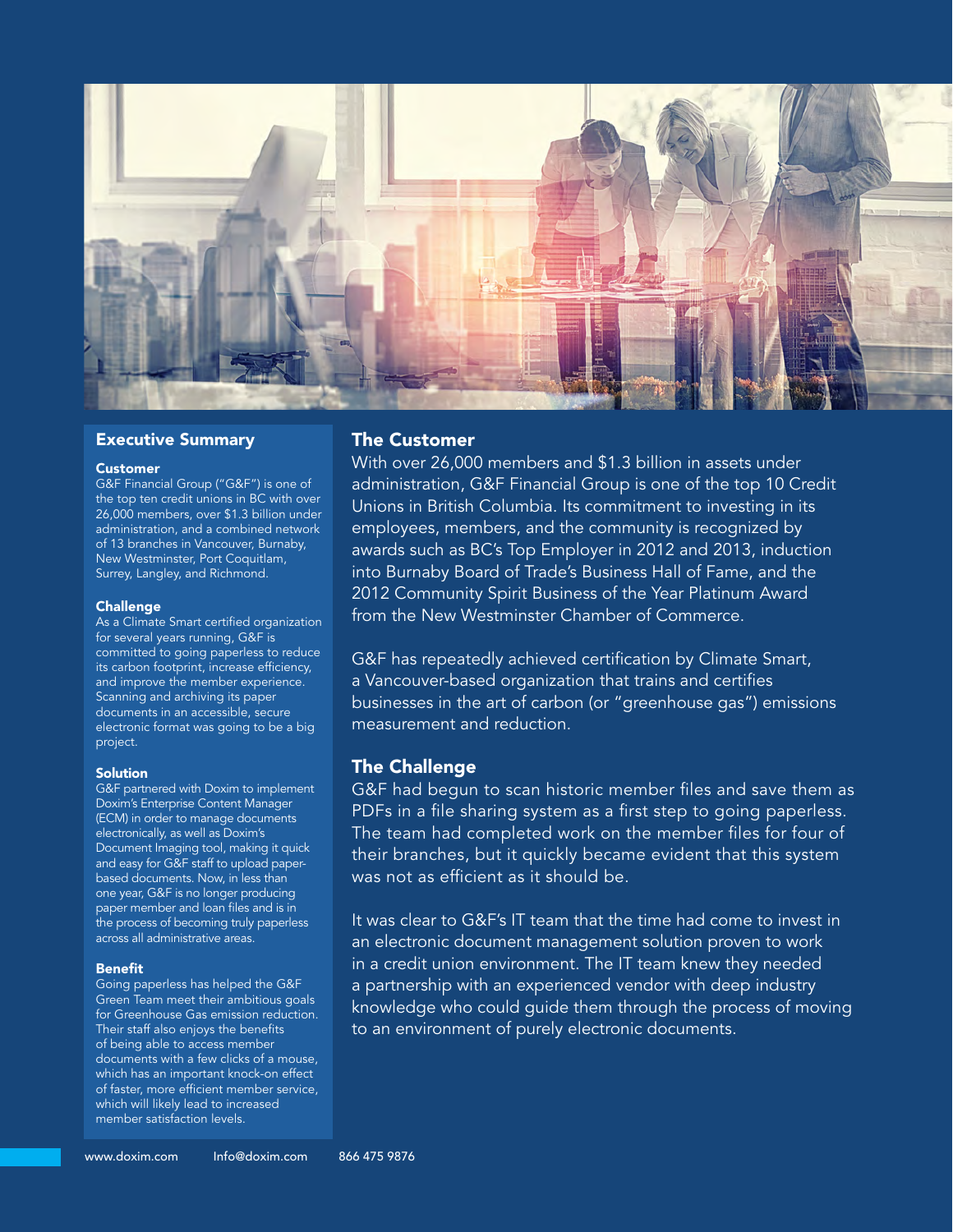

# The Solution

Initially, as Microsoft SharePoint users, the G&F team looked at indexing solutions that integrated with SharePoint. But it quickly became clear that integrating multiple solutions would be too resource intensive to be an attractive solution for the credit union. Disaster recovery solutions would have added another layer of complexity to this approach and the team concluded that they needed an all-in-one solution from a single source.

G&F wanted an end-to-end document scanning andarchiving solution, designed with credit unions in mind, from a vendor with a proven track record. And they found all that in Doxim; selecting Doxim's Document Imaging to scan and index documents effortlessly, and Doxim's Enterprise Content Manager (ECM) online repository to safely store and access them.

## Implementation

"The staff members responsible for scanning our files were thrilled with how much faster the process was with Doxim's Document Imaging and FTP process," notes Johanne Cannon, Manager, Process Development at G&F. "The administration and ease of use of the system made training practically unnecessary". In fact, the tools have sped up the scanning process so much that the project is a full year ahead of schedule in some areas. Less than one year since implementation, G&F Financial Group is no longer printing member and loan files and is in the process of becoming paperless in its administrative areas, and digitized historic paperbased documents are joining new electronic ones in Doxim ECM at ten times the previous pace.

"Six months ago, our VP, IT was surprised and pleased to learn that we had completed the upload of our branch documents and were starting work on our HR files. Administrative materials were not scheduled to be uploaded until 2014-2015. In fact, by the end of 2013, we had completed the upload of all our branch files, loan files, and HR files, and some of our commercial documents, putting us well ahead of schedule."

*- Johanne Cannon, Manager, Process Development*

The team at Doxim also worked with G&F's Loan Origination partner, Technicost, to create an automated push of its completed loan files, eliminating the need for any manual indexing and filing. These files also join the scanned member files, loan documents, HR documents, and contracts in one central, secure online repository.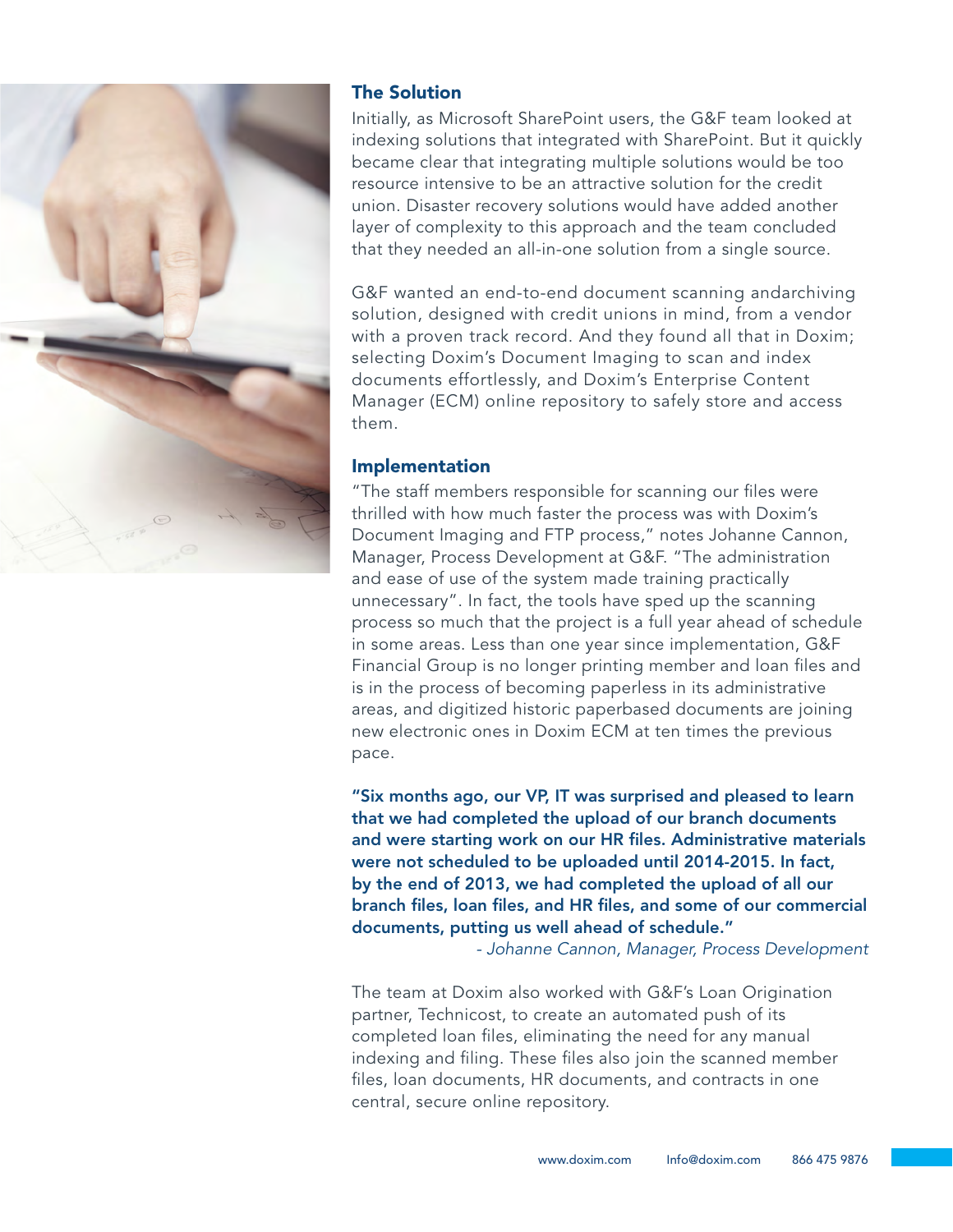

#### Signs of Success

G&F expects to save money on printing, mailing, and document archiving, including substantial document storage savings once paper documents, currently stored offsite, are destroyed and replaced with low cost electronic archiving. While a bonus, cost savings were not the primary motivator behind the paperless credit union project. Instead, G&F was seeking operational efficiencies and a smaller carbon footprint, as well as improvements to member service. In all these areas G&F has already seen benefits and anticipates seeing more benefits in the future.

As a credit union with a strong community focus, G&F has made environmental friendliness a top priority. In an effort to reduce their greenhouse gas emissions, the G&F Green Team has partnered with Climate Smart, a non-profit group dedicated to reducing the company's environmental footprint. The credit union has set ambitious goals for carbon and waste reduction and earned Climate Smart Certification in both 2012 and 2013. The paperless initiative at G&F is crucial to achieving targets for Climate Smart certification and will be a key part of G&F Financial Group's environmental commitment going forward. To encourage two-way conversation and provide more personalized banking, G&F has created new staff roles and is working on deploying open concept layouts at all of its branches. These new, streamlined branches are designed without back rooms full of paper and cabinets. Instead, space is devoted to member/ staff interaction and the focus is on people, not paper. Doxim's solutions have been an important part of this fresh, paperless approach to banking.

Going paperless has offered G&F an opportunity to provide better member service. With all the relevant documents available within a few mouse clicks, staff is able to focus on member needs, rather than disappearing into a back room to search for paperwork, or waiting for physical files to be transferred branchto-branch. These benefits will also extend to members making contact through other channels, as staff will be able to access records almost instantly, making service calls faster and more efficient.